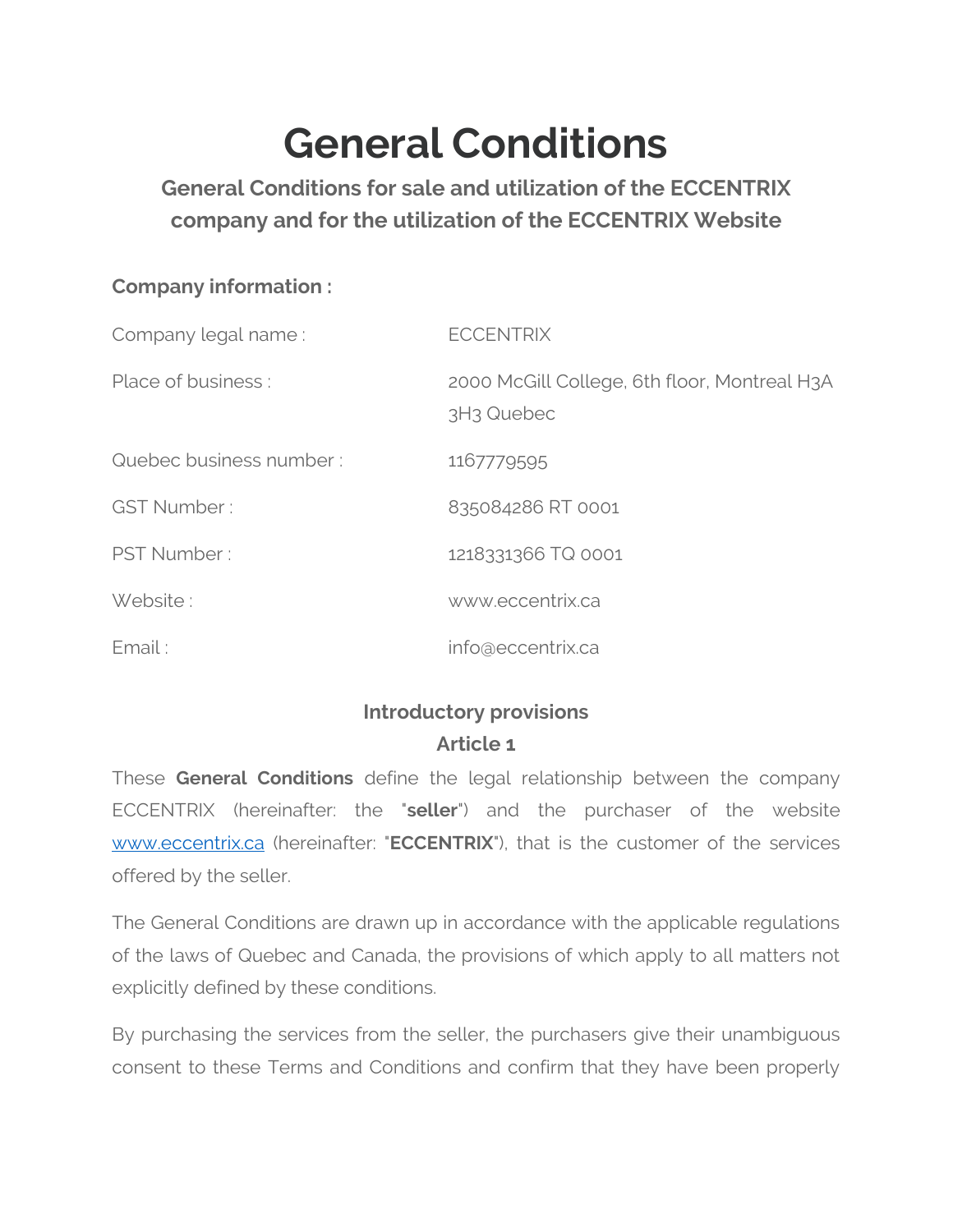informed of all the circumstances material to the conclusion of an agreement before the service is rendered.

#### **Article 2**

All employees of the seller and all other persons engaged by the seller are required to fulfill their obligations in accordance with the relevant regulations of applicable law, the Terms and Conditions, the contract and the standards of the profession and due diligence.

Each purchaser has the right to choose training based on the seller's offer, detailed and provided on ECCENTRIX's website.

The services offer on the ECCENTRIX website may be changed at any time. Training prices can be regular and/or promotional. In addition, the prices of certain trainings are available to a purchaser upon its request.

In accordance with the provision of article 1 of paragraph 3 of the General Conditions, these conditions bind all purchasers of the ECCENTRIX site and apply to all their activities on it.

The General Conditions apply to all services of the seller's offer and are an integral part of the agreement, which is concluded between the seller and the purchaser in the event of a purchase.

The photos, images or video material published on the ECCENTRIX site, or as part of the offer, are the property of the seller and are exclusively symbolic in nature and for informational purposes only. They may therefore differ from the actual appearance of the services provided by the seller.

In the event of delivery of the service electronically, that is in a virtual classroom in direct broadcasting over the Internet, the purchaser must ensure that he has the appropriate technical equipment for the platform chosen by the seller to ensure the training. The course material and other devices explicitly provided for and mentioned in the seller's offer will be provided by the seller. By performing the contract with the seller, the purchaser confirms and guarantees that he meets all the conditions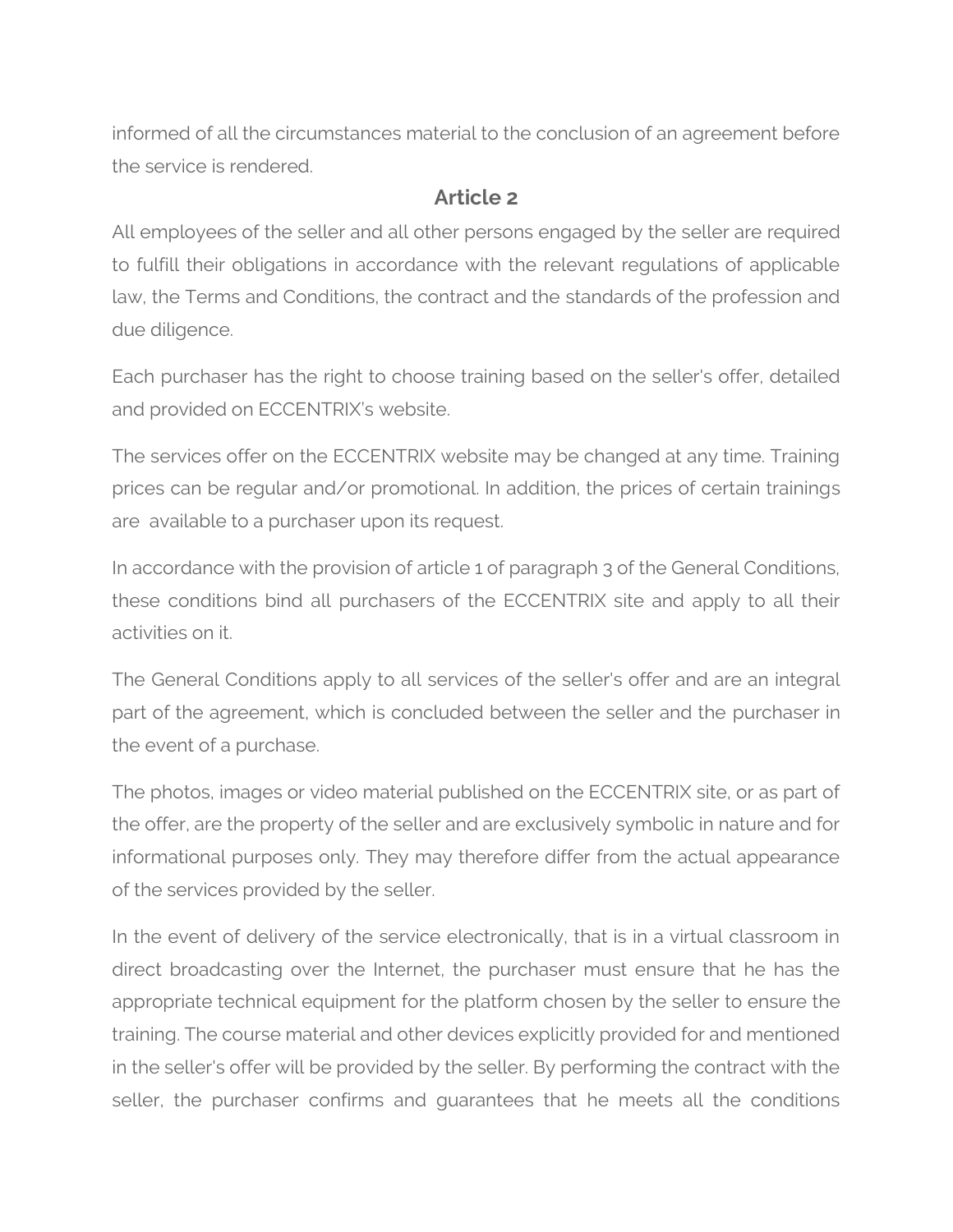necessary for the successful performance of the obligations towards the seller, according to the information on the ECCENTRIX site and in particular in the offer made to the seller. The seller will not be responsible for any potential interference during the use of the online platform, in accordance with the provision of article 4 of paragraph 6 of the General Conditions, caused by an inadequate configuration of the working environment, prohibitions access from the purchaser's environment or any other limitation of the purchaser's software or network.

The obligations of the seller, in the event of the delivery of a service in physical modality in public class also include the supply of devices and material to the purchasers, necessary for a successful execution of the programmed training.

#### **Article 3**

Through the ECCENTRIX's website, the seller sells services to legal entities with a legal address in Canada, so the prices for the Services published on the ECCENTRIX website are applicable to Canadian businesses. The training services are provided in French or English with the literature provided in the language chosen by the author of the training, being English for most of the trainings.

#### **Purchase procedure Article 4**

By choosing the desired training on the ECCENTRIX website and clicking on the "Register now" field (when the purchaser is interested in the public class, that is to say training given simultaneously to participants from different entities legal), or "Contact Us" (when the purchaser is interested in the private class, i.e. training organized exclusively for the needs of participants from a single legal entity), a purchaser must be authorized to enter the following data: his name and surname, his professional or company e-mail address, his contact telephone number, the legal name of his company, the registered office of his company, as well as the name, first name and e-mail address of the participant. Data entry is possible in French or English, otherwise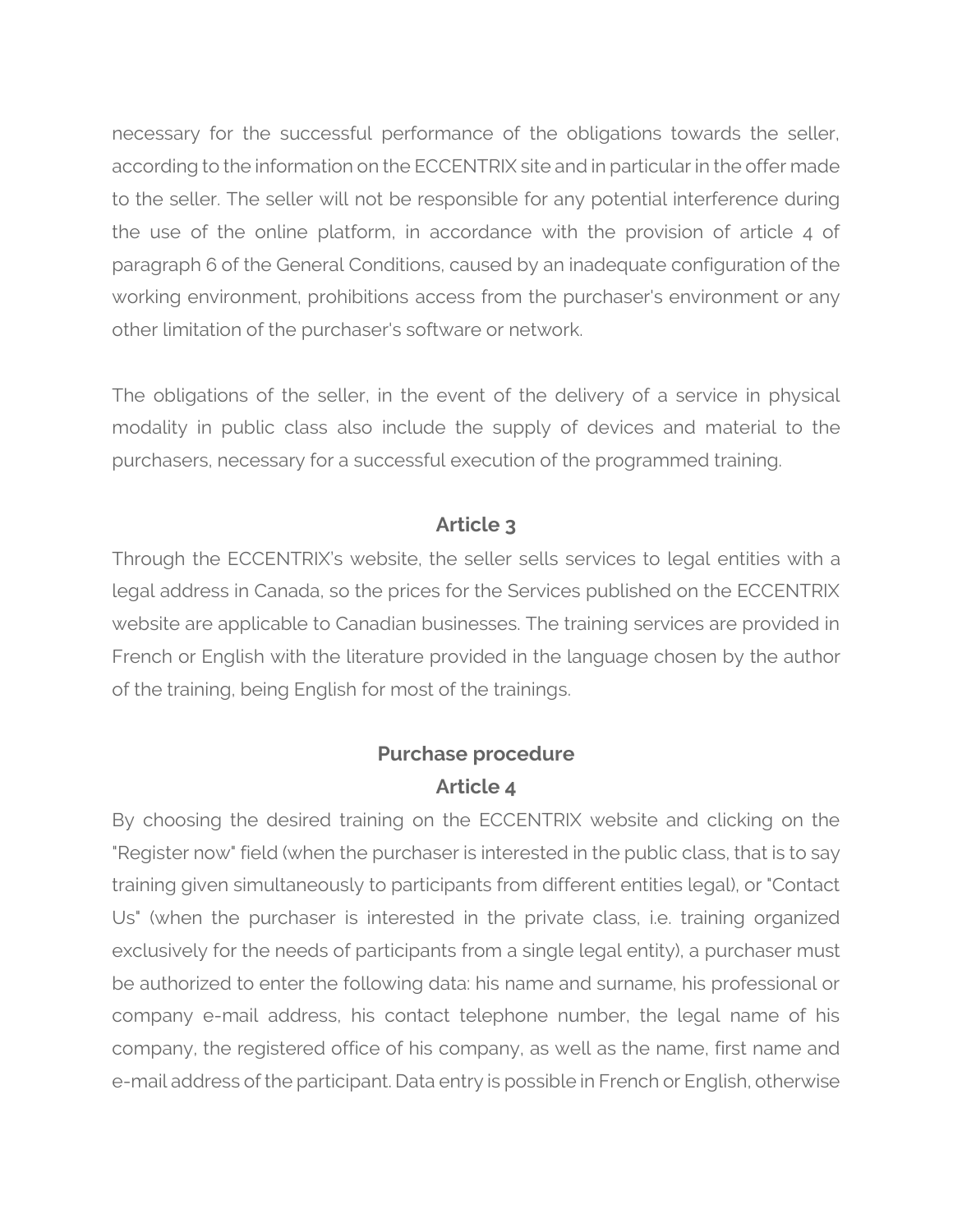the entry will not be taken into consideration by the seller. After that, by clicking on the "Submit" field, a purchaser will be allowed to submit a request for quotation to the seller for the desired training. To submit the form, the purchaser must also confirm that he is in agreement with the General Conditions by checking the box provided for this purpose, mentioning the conditions and circumstances of the execution of the contract, in particular on the consequences of non- compliance with deadlines, and withdrawal of the purchaser from the contract after its execution. Access to the General Conditions is available as a web link from the training registration form.

It is also possible to purchase the service by writing by email to *info@eccentrix.ca* or to the seller's representative. In such a case, it will be considered that the purchaser accepts the General Conditions available at all times on the ECCENTRIX website.

The ECCENTRIX website is not responsible for the accuracy of any data entered by purchasers.

The seller is required to respond (in French or in English) to the purchaser to the email mentioned in the registration form within one working day of receipt of the request, in accordance with paragraph 1 of this article. of the General Conditions, including a specification of the service chosen, in particular and depending on the context of the response the name of the training, the method of its execution (in public or private class), the place of the training (in virtual classroom, at the training center or on-site), the date and times scheduled, i.e. the period during which this training must be carried out, its price and the period of validity of the offer.

The seller is not obligated to respond to Purchaser's RFQ when the request has been submitted from their private or personal email address.

The seller's offer in the preceding paragraph of this article is only valid for a purchaser whose data is submitted during registration, in accordance with paragraph 1 of this article, within seven days from the day of the offer has been sent to the purchaser.

The seller's offer is accepted if the seller, within a period of the preceding paragraph of this article, receives an e-mail notification of acceptance from the purchaser. From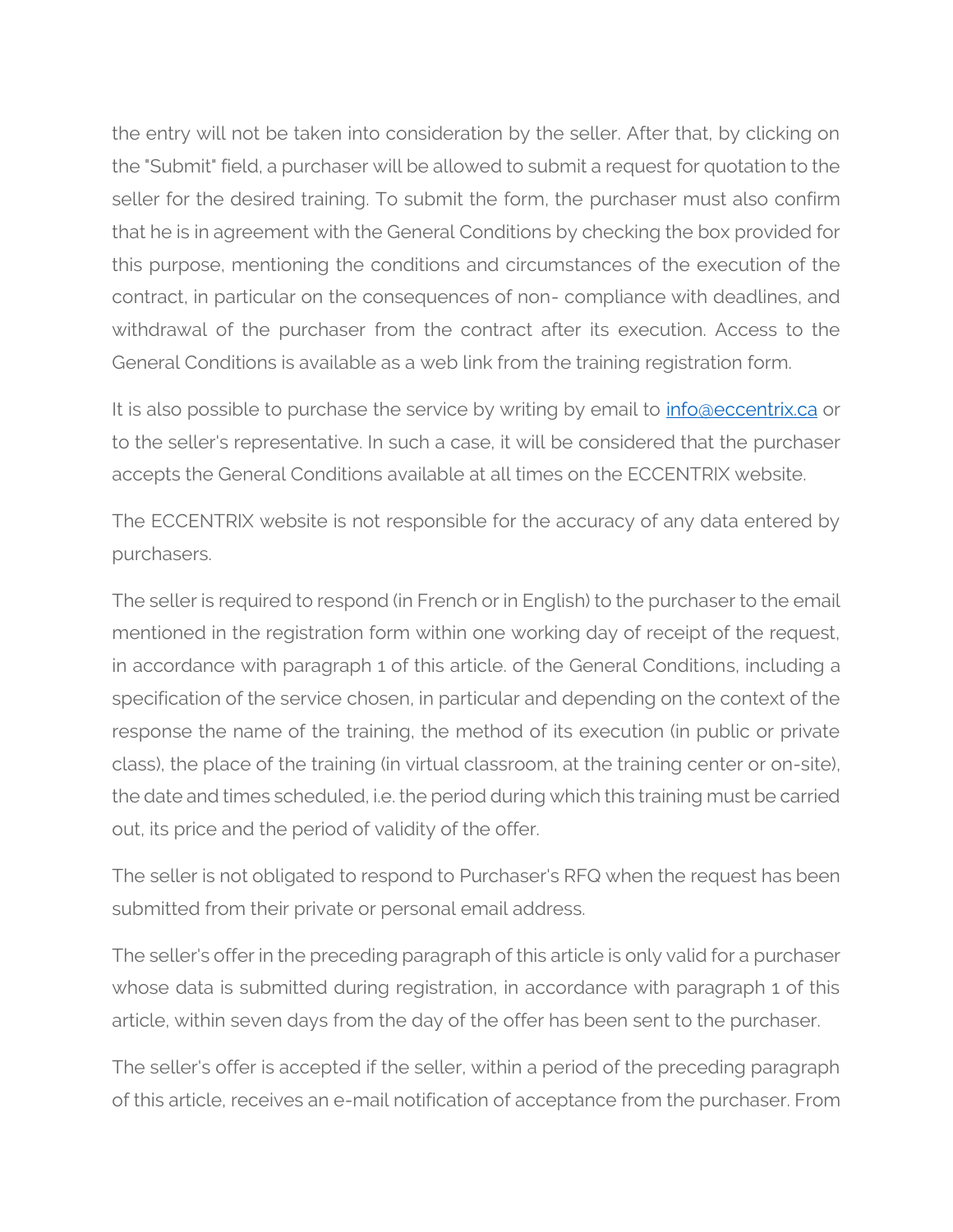this moment, it will be considered that the seller and the purchaser have concluded a contract of sale, that is to say the delivery of the service of the chosen seller which at the same time represents an expression of consent and acceptance by the purchaser, considering that all the essential elements of the agreement have been defined. The agreement will be accompanied by an invoice for the execution of the mandate, in accordance with the provisions of the General Conditions.

No later than four days before the start of the training, participants (depending on the agreement between the seller and the purchaser) will receive an invitation to the training with more information about its organization, such as the start date, the location, nearby parking possibilities (if applicable) and the like. The seller is obliged, as part of such an invitation to the purchaser, i.e. the participants, to provide all the technical data necessary for a successful connection to the training from the location of the purchaser or participant.

#### **Article 5**

When entering into a contract of sale, all descriptions of services, prices and other conditions are defined for both the seller and the purchaser, which means that they are not subject to any modification, unless it is manifestly related to a technical error that occurred on the ECCENTRIX's website or in the seller's offer, in which case the seller may unilaterally modify the agreed data as appropriate.

By way of derogation from the previous paragraph of this article of the General Conditions, the seller is authorized, when concluding the contract, when there are reasonable grounds, in particular taking into account the need to find an appropriate trainer and a sufficient number of participants, to modify the date and / or time of the training, which the purchaser accepts by accepting the General Conditions. These date changes apply particularly when the training acquired by the purchaser is on a scheduled date (that is, not guaranteed) on the ECCENTRIX's website. Therefore, such a change does not constitute a reasonable ground for withdrawal from the contract by the purchaser. In the event of a change in the training date, the seller is required to provide this training without delay, at the latest six months from the date initially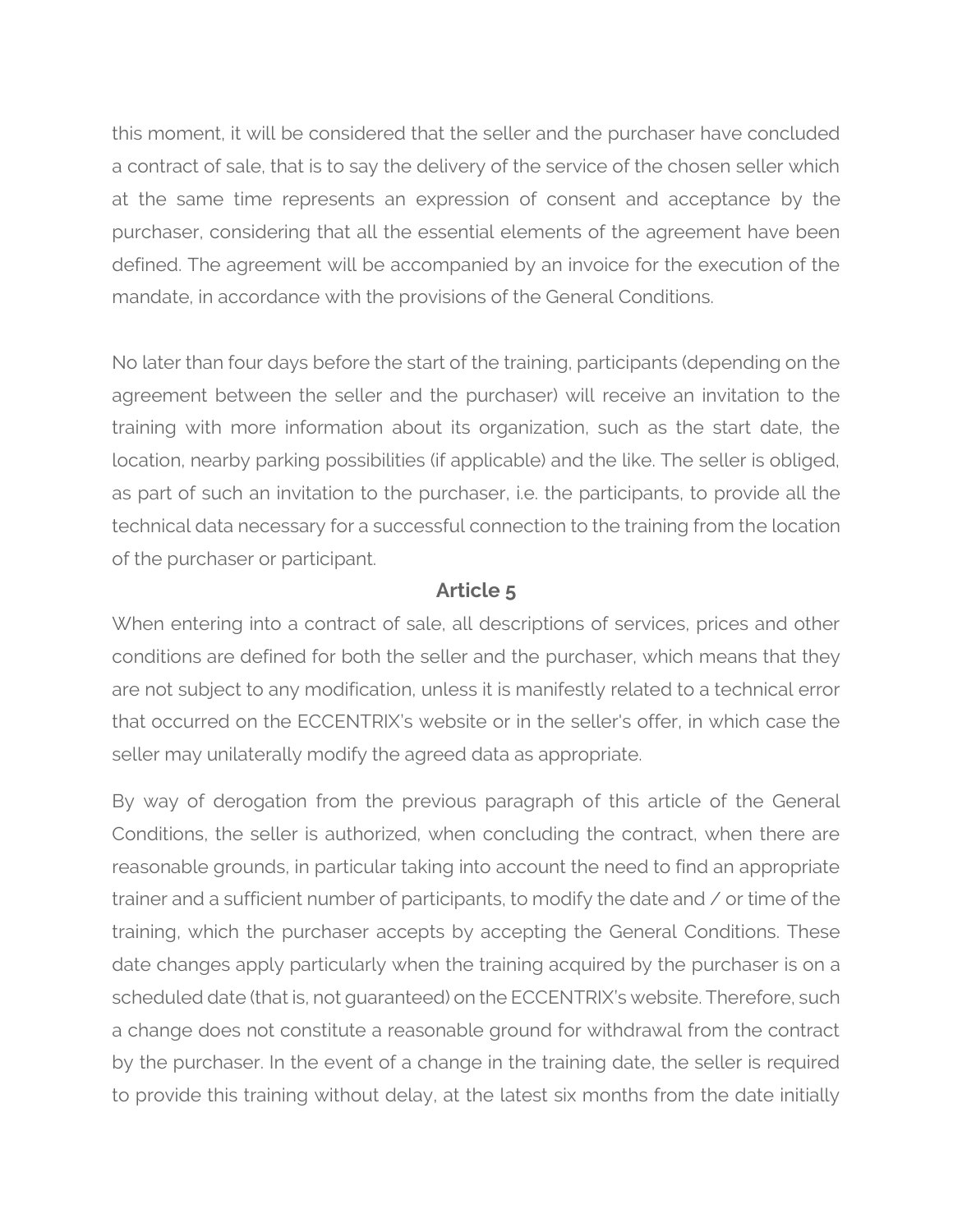defined for its delivery, as well as to give participants an invitation to the training, four days before the start of such training, at the latest, in accordance with the provisions of article 4, paragraph 6, of the General Conditions.

In addition, if the seller is unable to provide a Service in accordance with the contract concluded, due to problems with the power supply or Internet connection, or other sudden and extraordinary circumstances which could not have been foreseen or avoided, the seller is obliged to provide this service to the purchaser without delay, at the latest 60 days from the date initially defined for its delivery.

The seller is obliged to inform the purchaser in writing or in electronic form of the existence of the mentioned circumstances, immediately upon discovery of such inability to provide training.

In the event that the seller does not succeed in organizing and carrying out a training chosen and under contract, within a period prescribed by the provisions of this article of the General Conditions, he will be required to reimburse the invoice payments made by the purchaser, no later than seven days from the expiration of the delivery period.

## **Service prices Article 6**

All prices for the services displayed on the ECCENTRIX website, as well as in the seller's offers, are shown without the corresponding taxes which will be displayed at the time of registration on the website and in the seller's offer.

The prices displayed on the ECCENTRIX's site are valid for all customers only during the validity of a specific offer and only under these General Conditions. The prices displayed in the seller's offer are only valid for a specific purchaser, i.e. the purchaser to whom an offer has been made, as long as this offer is in force and in accordance with the General Conditions.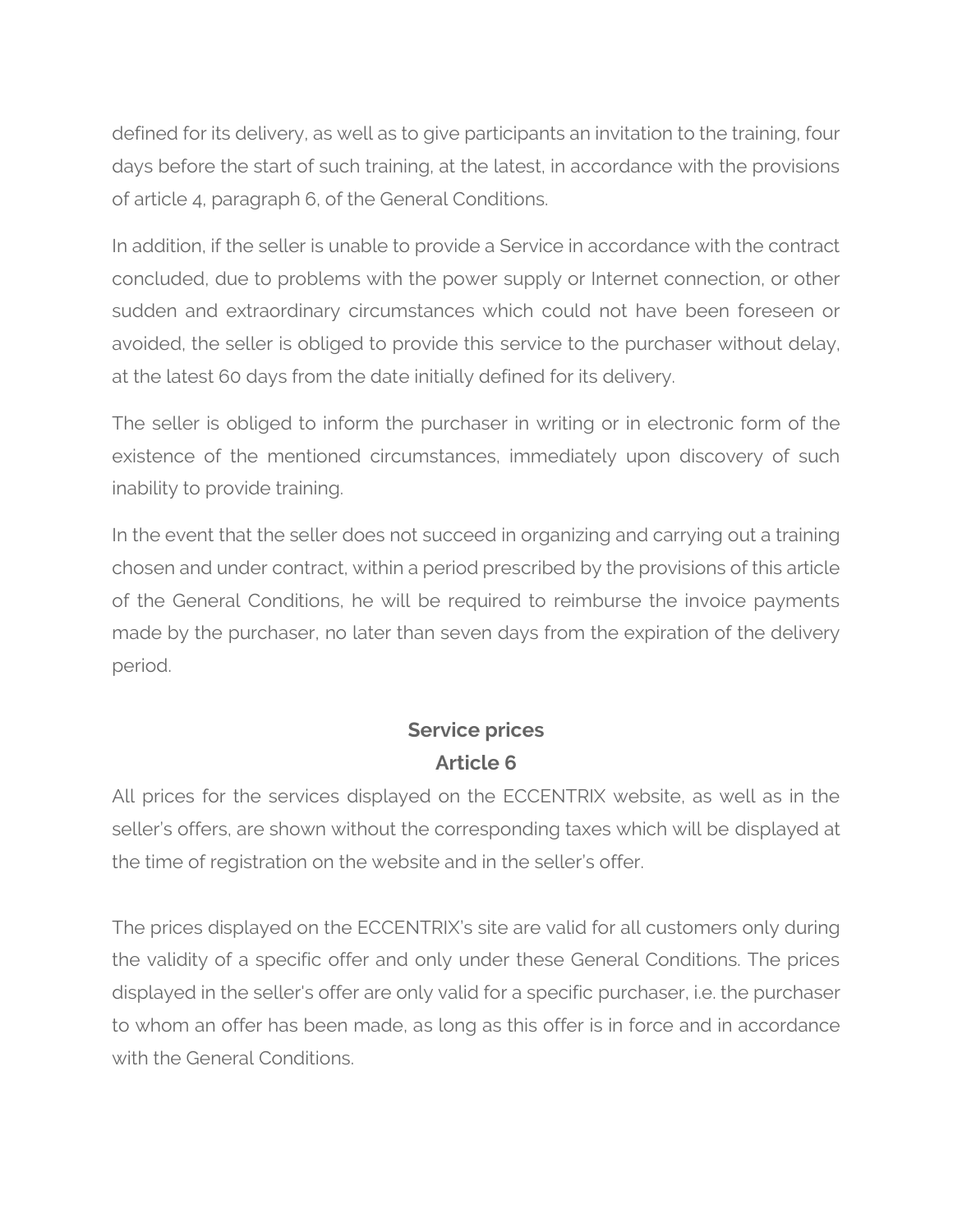# **Method of payment Article 7**

The seller is required, within two days from receipt of the purchaser's acceptance to deliver to the purchaser the invoice for a chosen service, while the purchaser is required to pay for said invoice. within seven days of receipt, all according to the instructions therein. The invoice can be paid by bank transfer (banking information will be provided on the invoice) or by Visa, MasterCard or American Express credit card online. For payment by credit card, an email from Square, a payment system that ECCENTRIX uses will be sent to the purchaser to complete the transaction.

In the event of non-payment by the purchaser within a period defined in the preceding paragraph of this article of the General Conditions, the contract will be deemed to be terminated instantly. In addition, from the moment of performance of the contract until payment of the price of the agreed Service, the purchaser is entitled to unilateral withdrawal from the contract, by submitting to the seller a written or electronic notice thereof, and this withdrawal will be considered opportune, therefore not subject to additional obligations of the purchaser.

The payment of a total amount of the invoice by the purchaser, in accordance with paragraph 1 of this article, will be considered as a guarantee of attendance for the nominated participant (s) in a chosen training. Each withdrawal of a purchaser from the contract, once payment has been received, for any reason whatsoever, will be deemed untimely, in which case the seller will retain the full price paid, while within three days from the date of At the end of the training, video material from this training will be delivered to the purchaser, thereby obliging the seller to provide service in accordance with the completed agreement.

## **Provision of service, i.e. training Article 8**

The seller is required to provide a training service within a period and in the manner stipulated in the sales contract conscientiously and all according to the rules of the profession.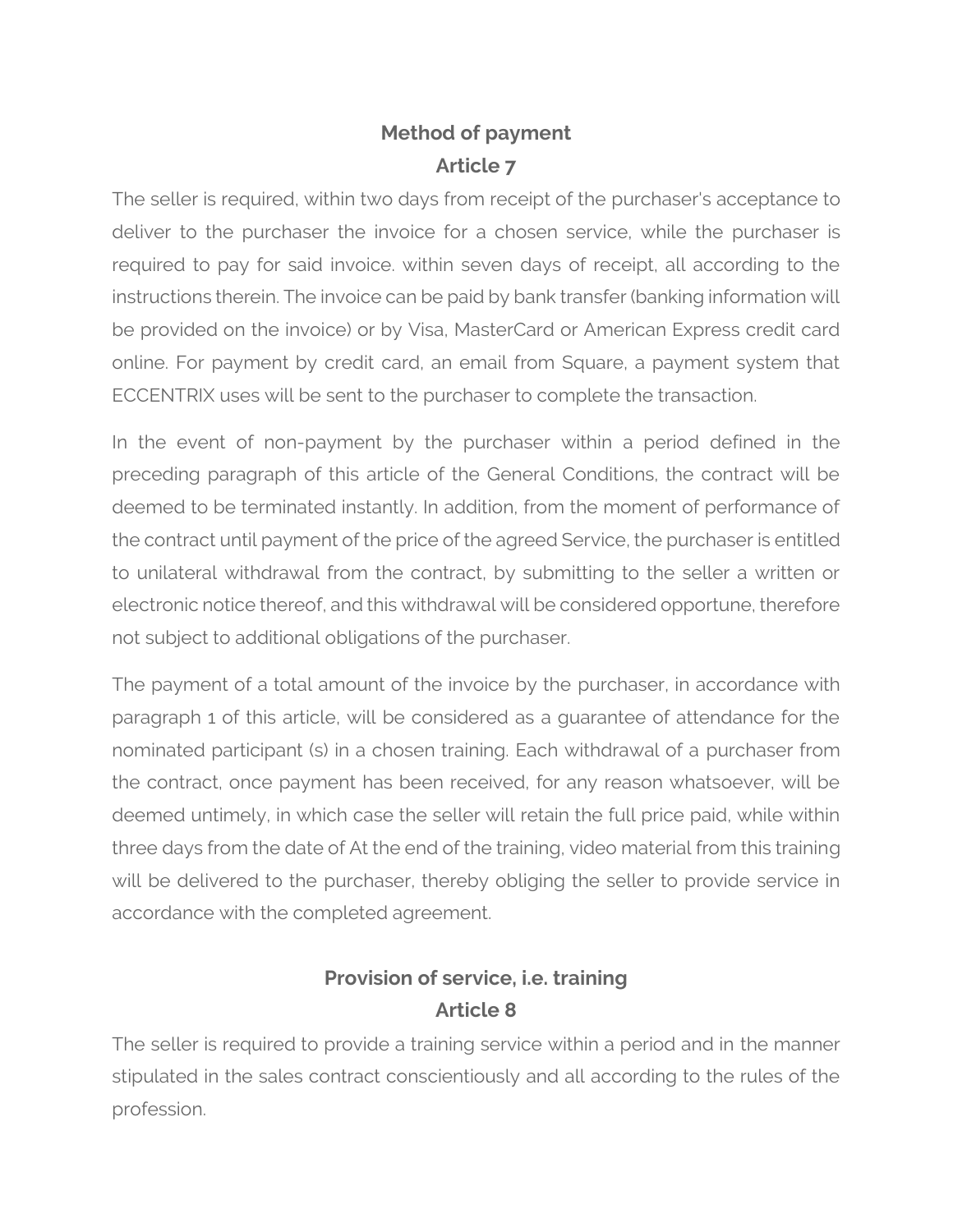The seller is responsible for the conformity of the service with the concluded contract, in accordance with the relevant regulations of laws.

According to the previous paragraph of this article of the General Conditions, it will be considered that the service does not comply with the agreement if it;

- does not contain specific characteristics required by the purchaser, which should or should be familiar to the seller at the time of performance of the contract; or
- does not meet expectations due to the nature of the service and vendor's public promises regarding service specifications.

If the service is not in accordance with the agreement, the purchaser can ask the seller to perform a conforming service within a reasonable time, and no later than 60 days from the date designated for the start, that is the start of training.

The seller cannot influence the quality of a technical environment (eg laboratory) that has been created by a third party, ie determined by the authors of a training course. The seller will in no way be responsible for their proper functioning.

The video material that the purchaser receives from Seller for training may be used exclusively by the purchaser and should not be distributed in any way. This is material that can be viewed only by the participant who has attended the training.

In accordance with the previous provision of this article of the General Conditions, in the event of withdrawal from certain training courses, the seller undertakes to offer the purchaser similar training. In the event that the seller is unable to make the offer in question or is rejected by the purchaser, the seller will be obligated to reimburse the purchaser's funds paid on behalf of the training withdrawn within 15 days from the date of the date on which the seller received the declaration from the purchaser of the refusal of the proposed alternative.

In the event of modification of the content of the training by the seller, the seller undertakes to provide the purchaser with the latest version of the training before its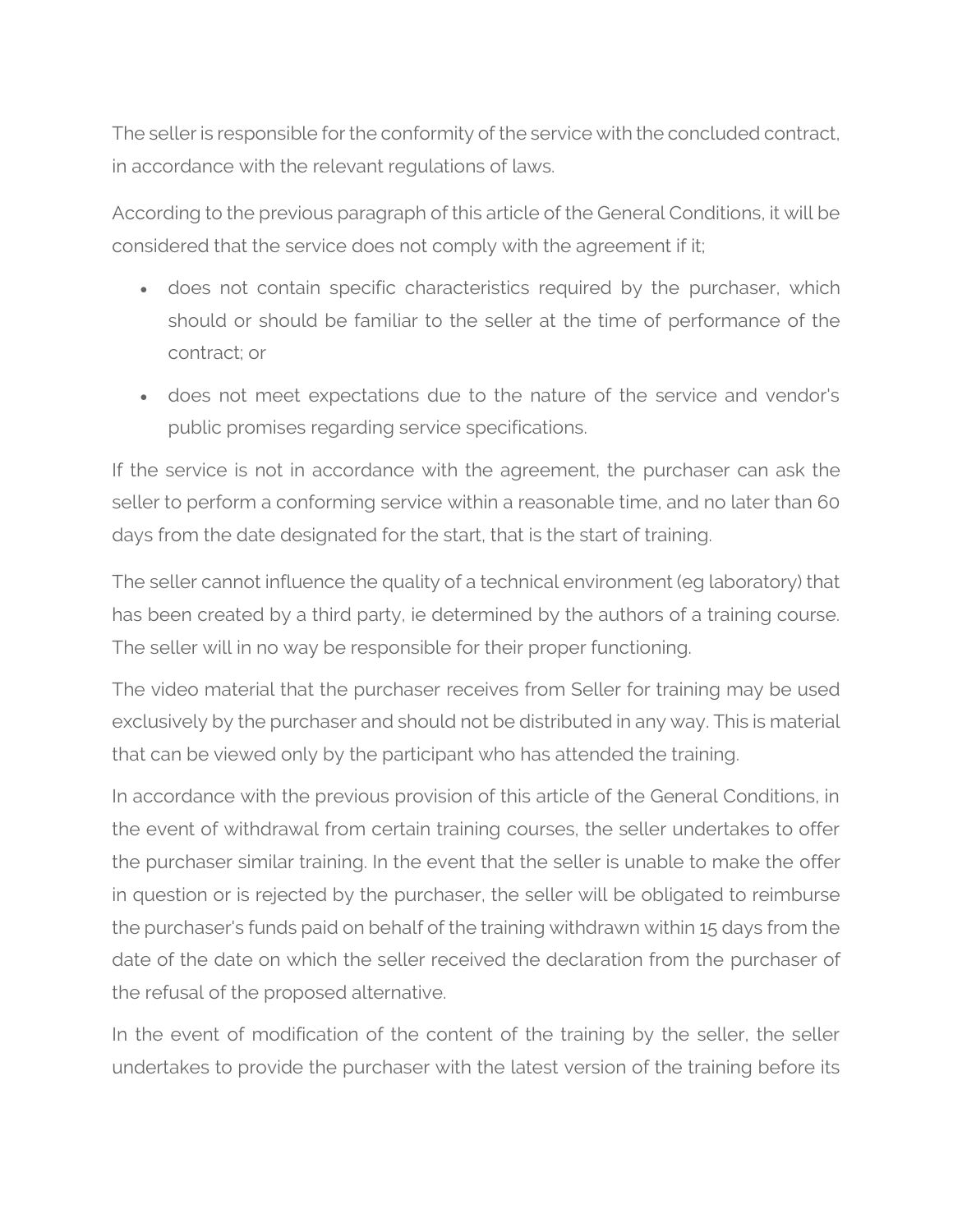start, which also applies to the material made available to the purchaser in relationship with it.

#### **Data accuracy and disclaimer Article 9**

The seller is responsible for keeping the information published on the ECCENTRIX's website up to date and accurate. However, despite the seller's continuous efforts to keep the data on the subject up to date and accurate as possible, it may happen that this data is erroneous or incomplete, thus rendering the seller not responsible for any consequences arising from the purchaser's presumption, that these data are correct.

The seller invites purchasers to report any irregularities within the meaning of the preceding paragraph of this article of the General Conditions without delay to the following e-mail address: [info@eccentrix.ca.](mailto:info@eccentrix.ca)

# **Modification of the Eccentrix website and General Conditions Article 10**

The seller reserves the right, at any time, temporarily or permanently, completely or partially, to modify or remove the ECCENTRIX website, without notice to users and purchasers, i.e. to limit the availability of said website to certain people or to a geographic area.

In addition, the seller may at any time, without notice, modify the General Conditions of Operation and Use of the ECCENTRIX website, updating this document, the modifications of which are mandatory for the purchasers and which applications they accept from the in the manner prescribed by the provision of article 1, paragraph 3 of the General Conditions.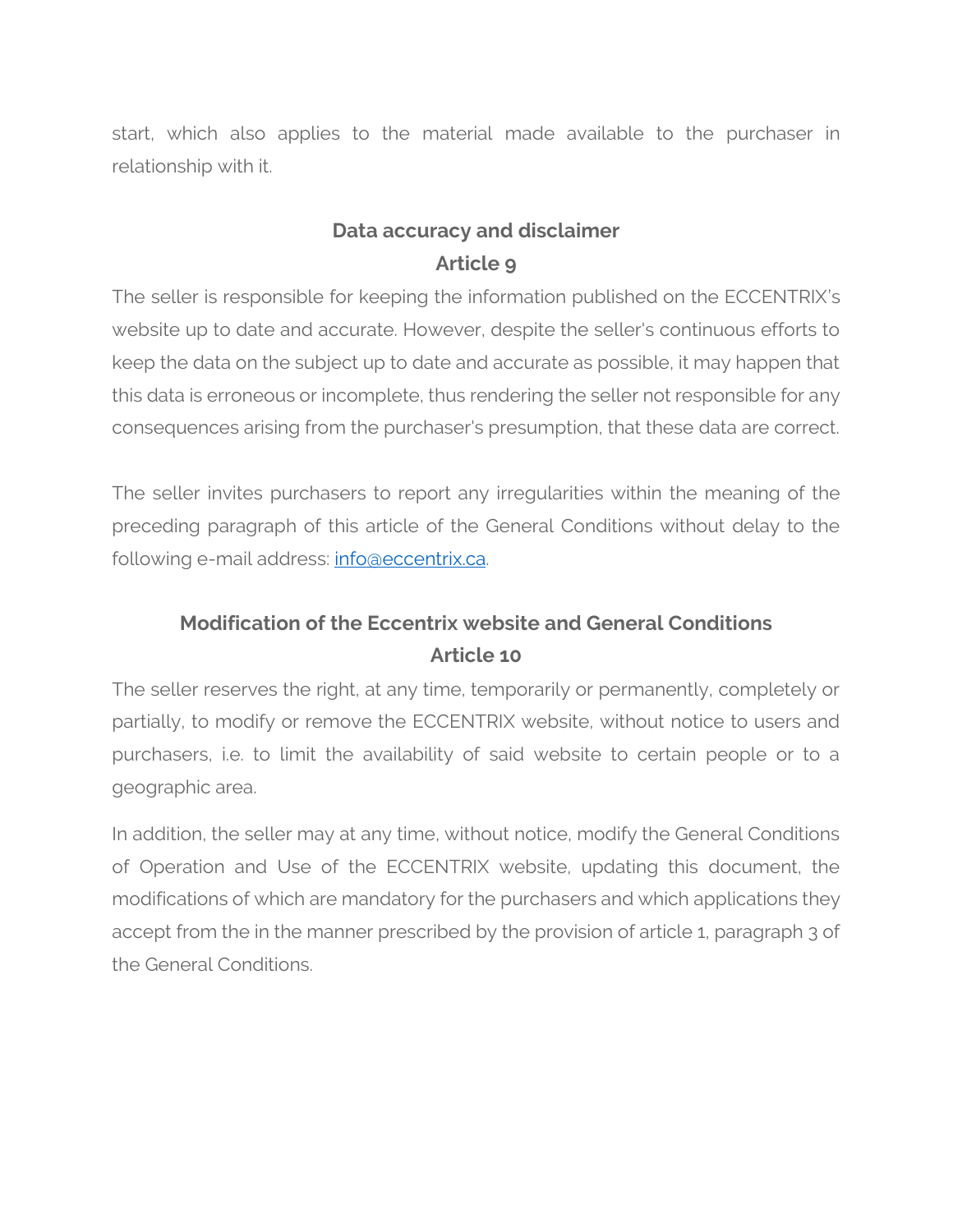# **General data protection Article 11**

The seller is required, with regard to the collection, processing and protection of personal data, to act in accordance with the regulations in force, which are specified in more detail in the specific acts of the seller, that is to say the [Declaration of](https://www.eccentrix.ca/en/declaration-of-confidentiality)  [Confidentiality](https://www.eccentrix.ca/en/declaration-of-confidentiality) posted on ECCENTRIX's website.

# **Notices Article 12**

Purchasers can submit any questions, objections or suggestions to *info@eccentrix.ca.* 

## **Appropriate application of the General Conditions and the Seller's responsibility Article 13**

Provisions of these General Conditions apply accordingly as well to the agreements between the Sellers and purchasers that are not concluded electronically, in which case all communication between the said parties shall be in writing, via registered mail.

The seller is responsible for the conformity of the Service with the agreement, in accordance with the relevant regulations of a competent law and in accordance with the agreement entered into.

# **Final provisions Article 14**

In accordance with the provision of article 1 of paragraph 2 of the General Conditions, for all that is not explicitly governed by the aforementioned provisions, the provisions of the relevant regulations of Quebec and Canada will apply, while any possible conflict concerning their validity and application will be settled in court.